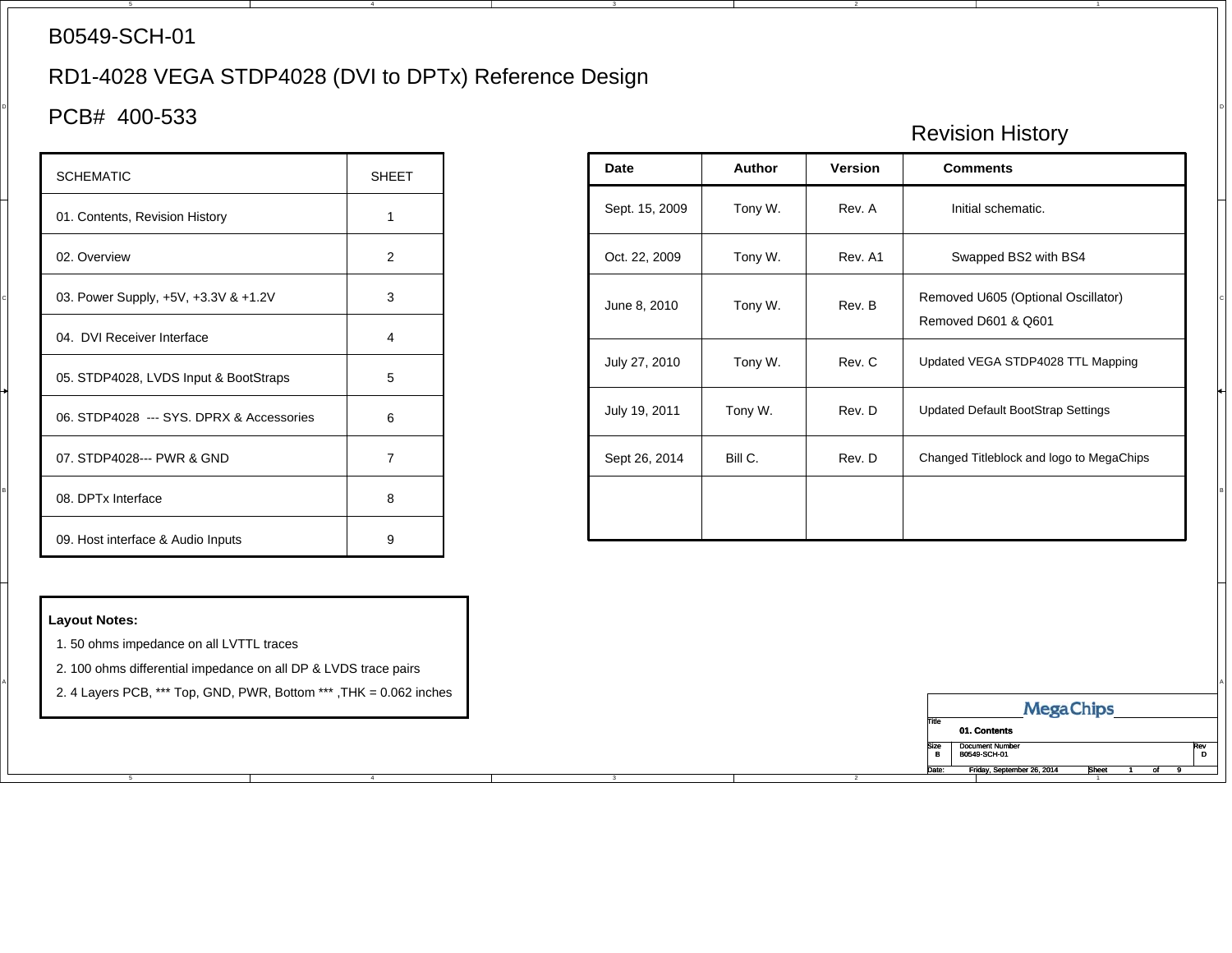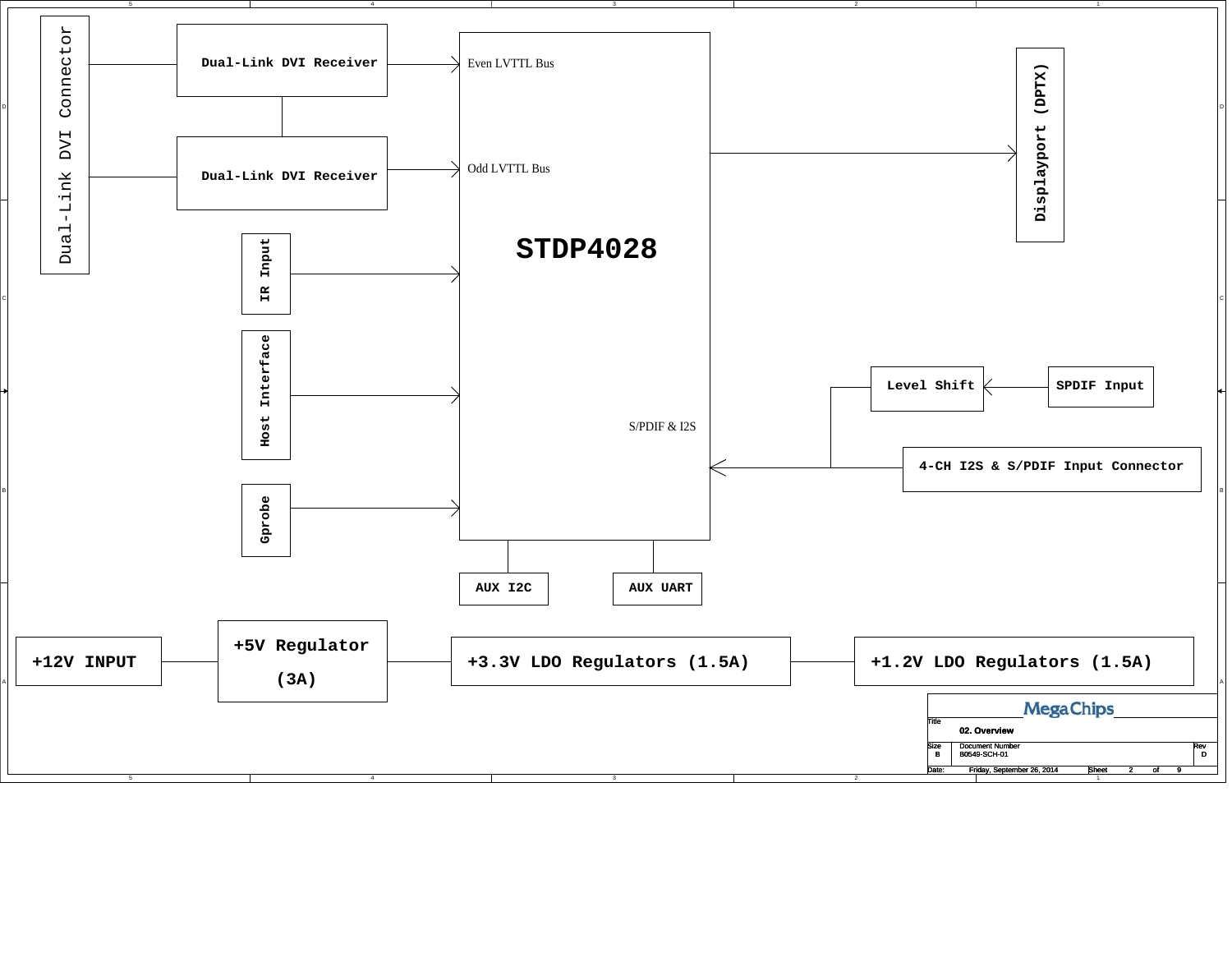



4

D

B

A

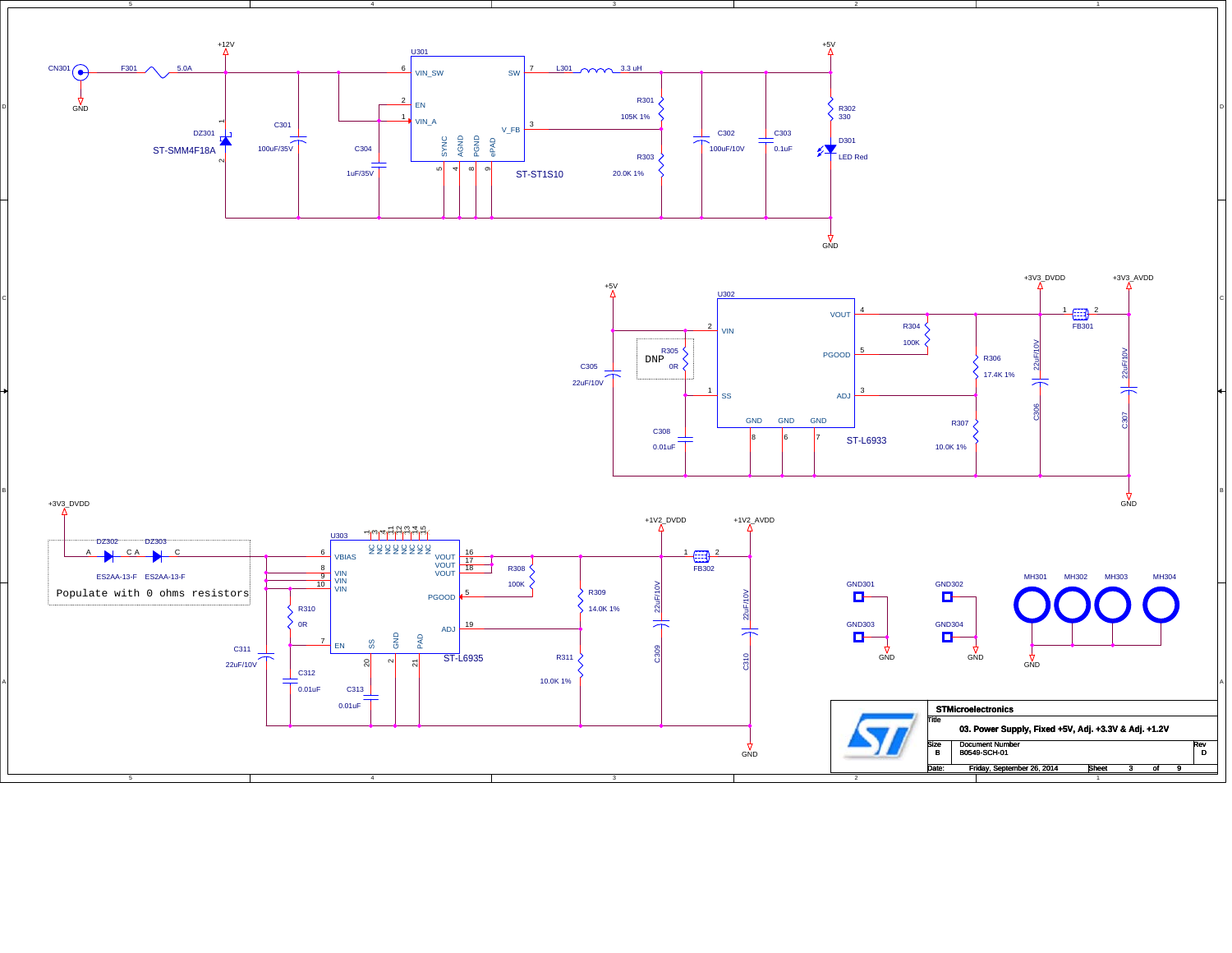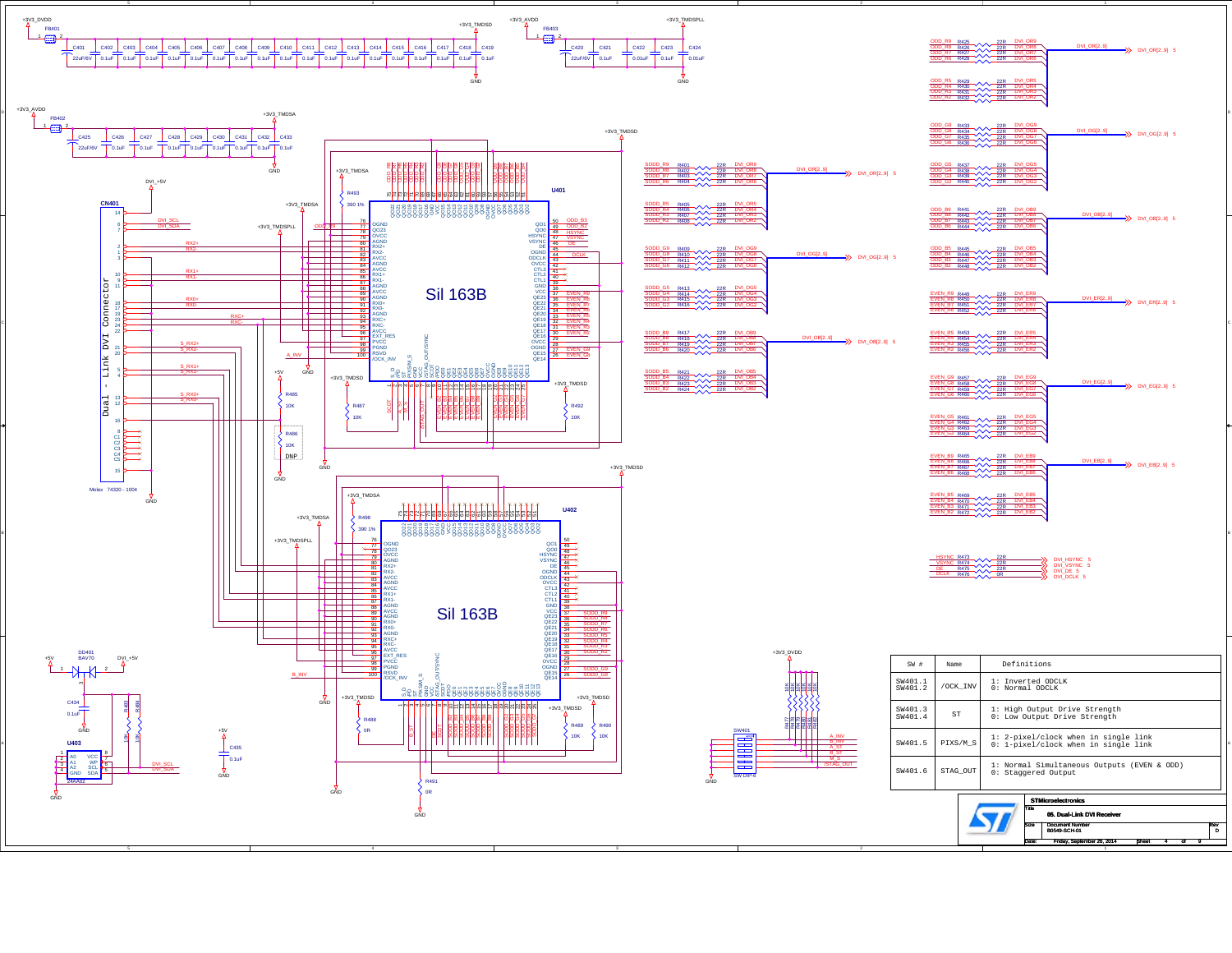

D

B

A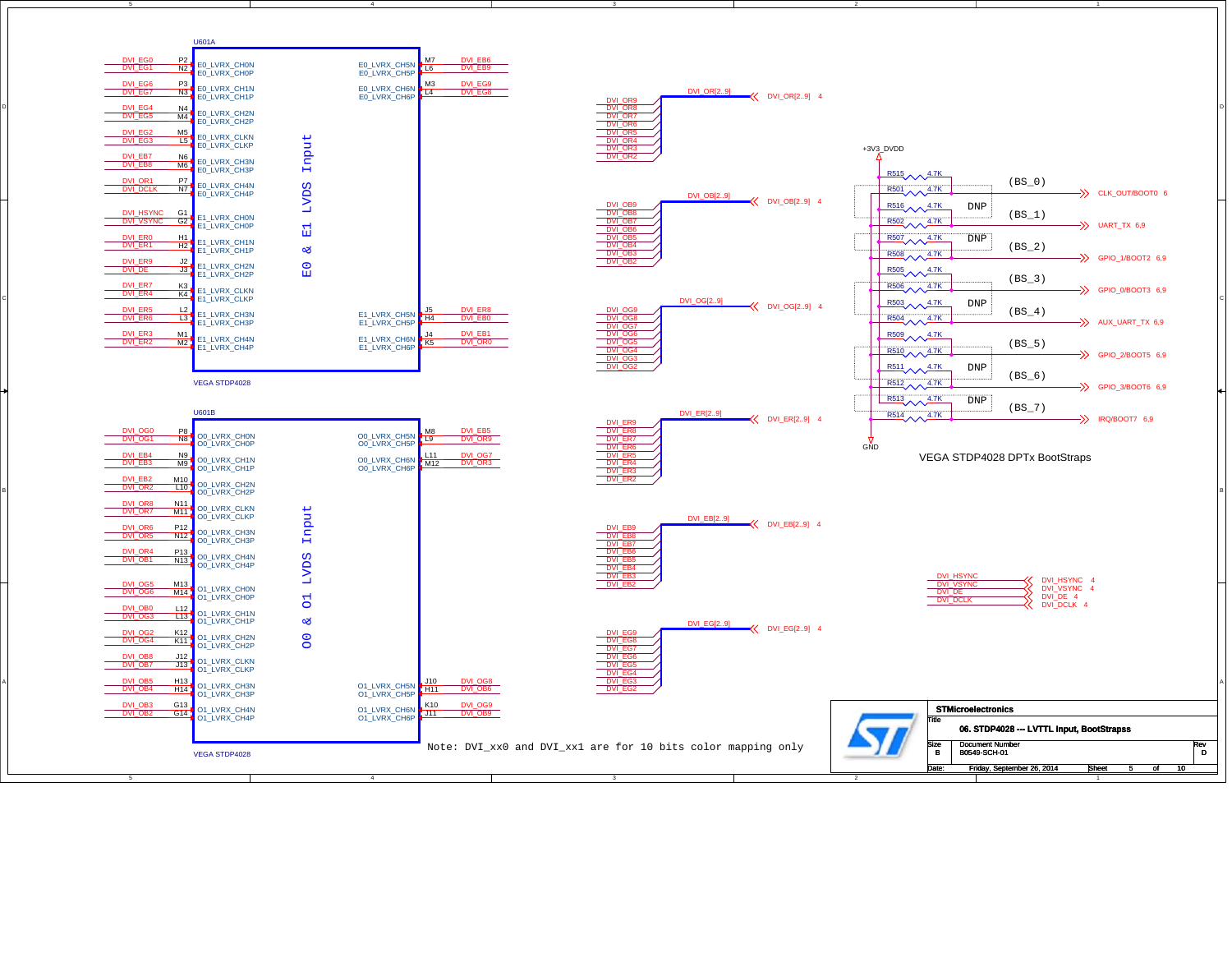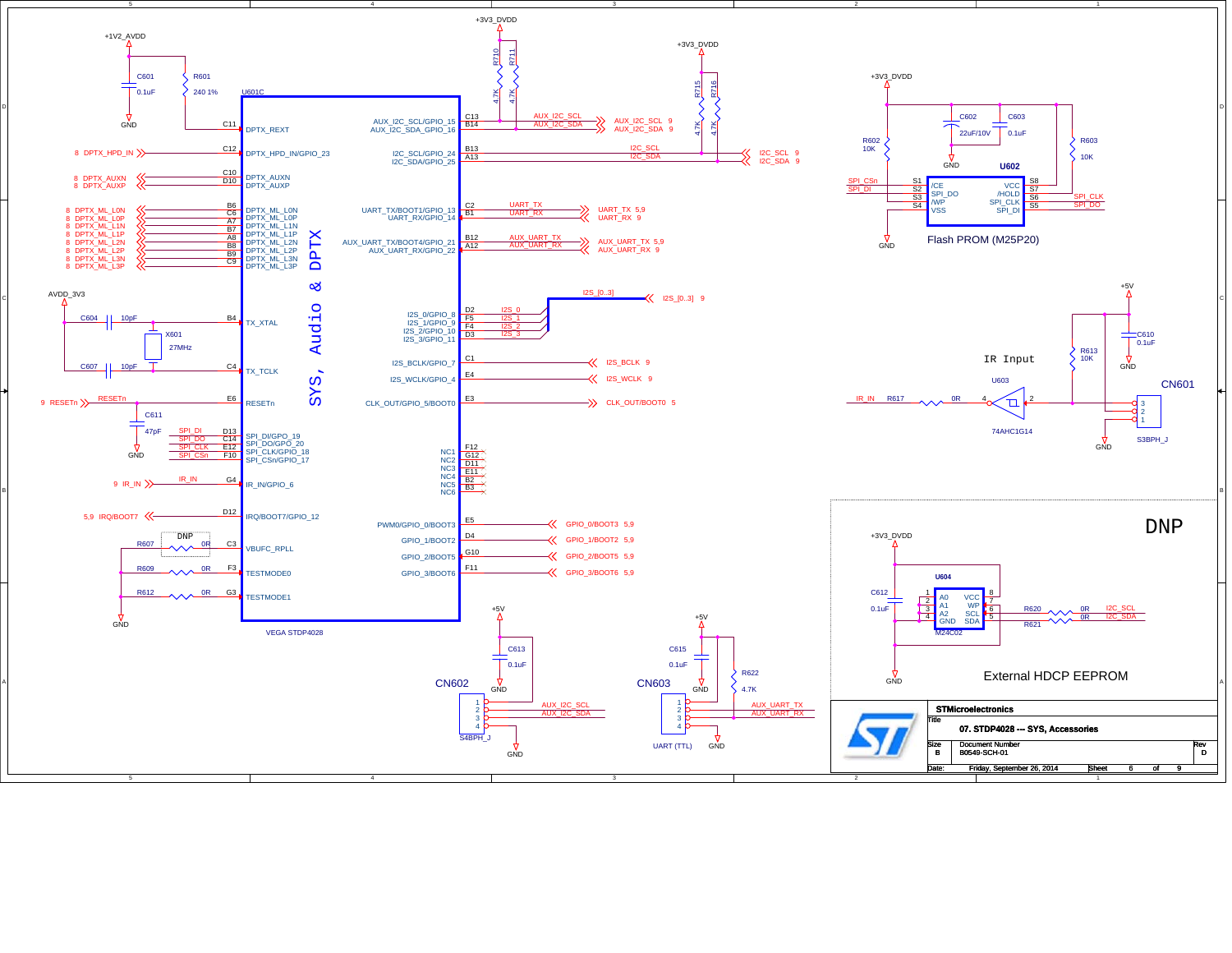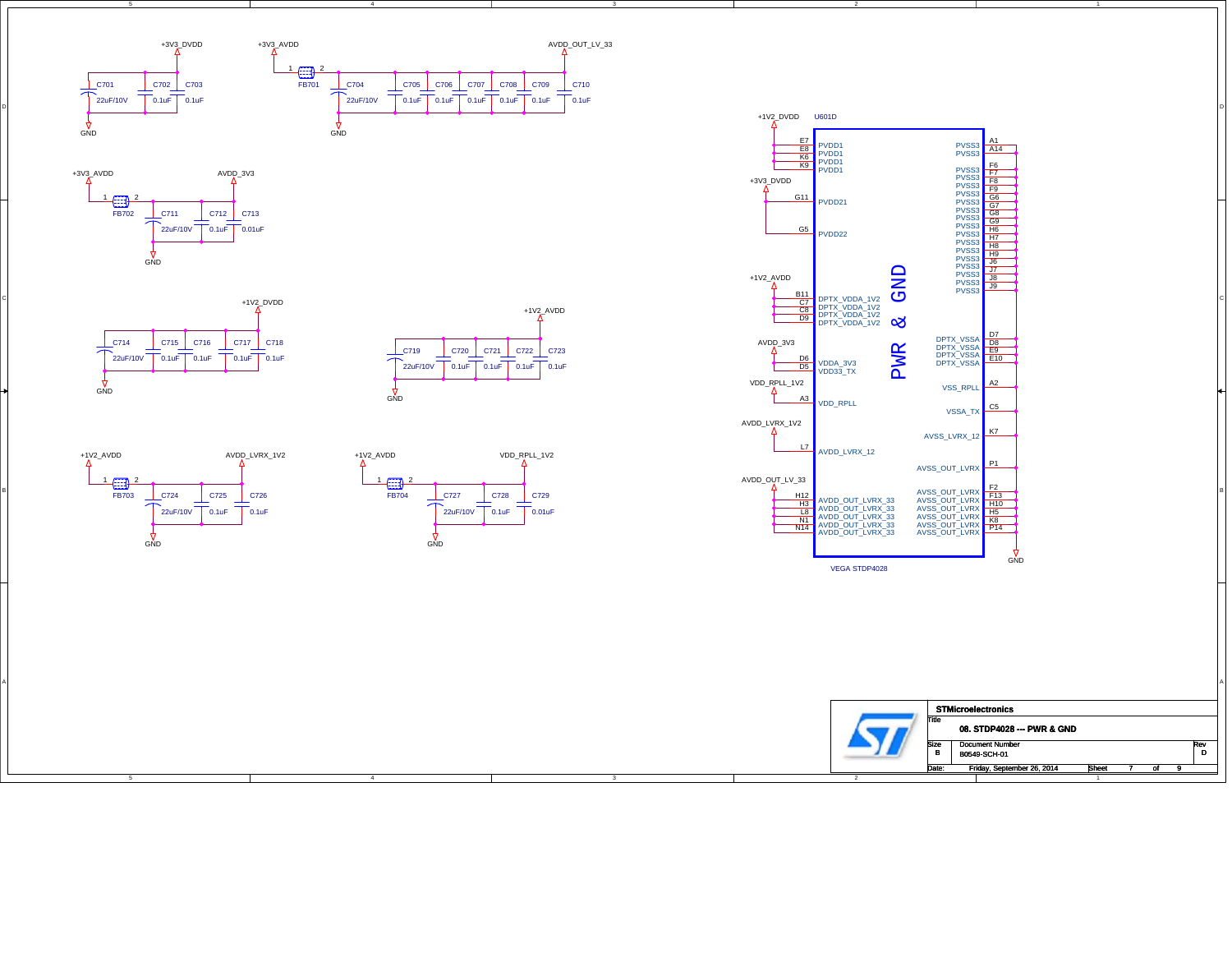

4

D